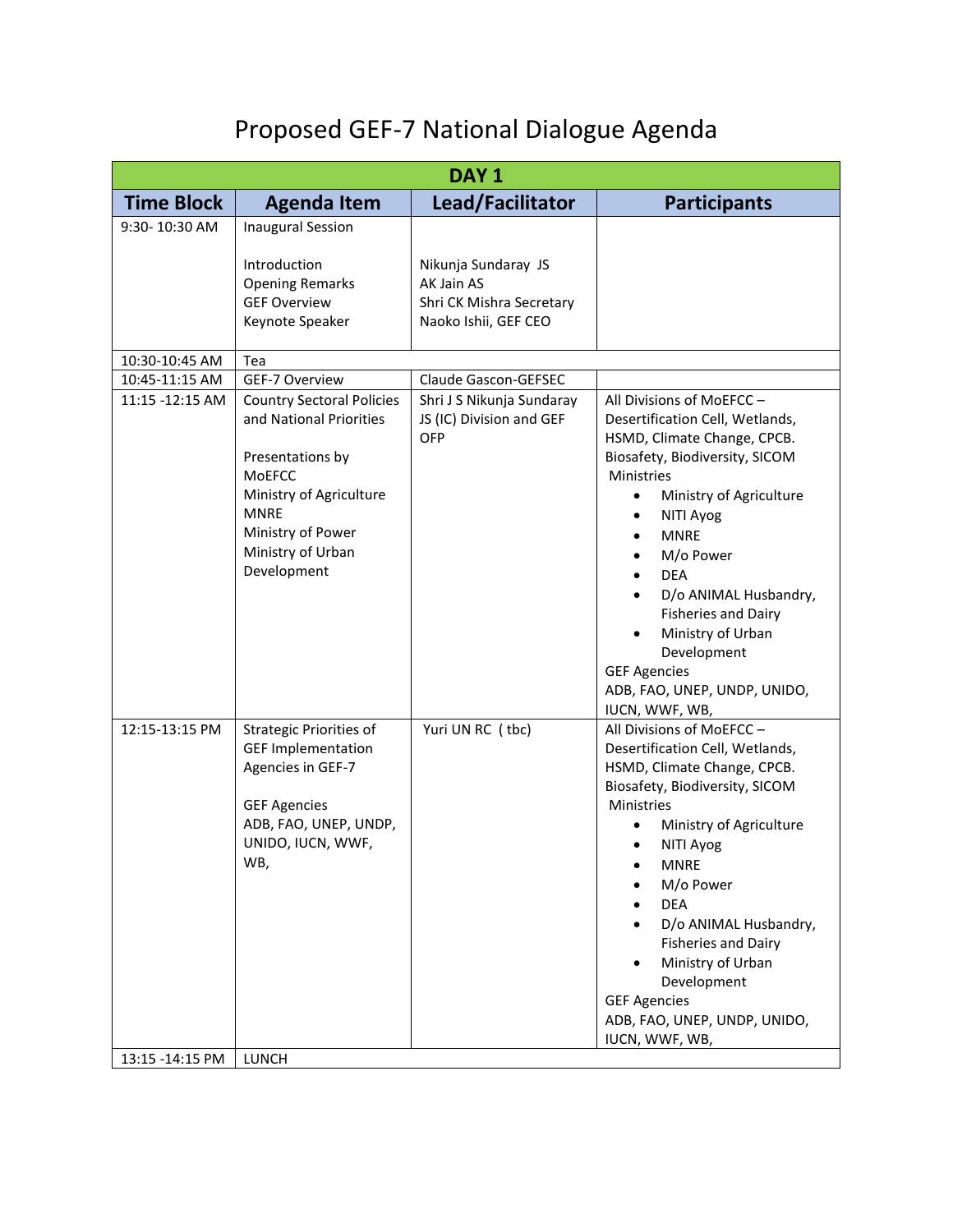| 14:45 -15:15 PM   | Lessons Learned from<br>GEF-6 on IAPs, and GEF-<br>7 Impact Programs<br>Presentation/Discussions<br>on lessons learned in<br>GEF-6 on IAPs, followed<br>by an interactive<br>discussion with plenary.                                                        | <b>GEFSEC</b>                                                                                                                                                                                                                                    | All Divisions of MoEFCC-<br>Desertification Cell, Wetlands,<br>HSMD, Climate Change, CPCB.<br>Biosafety, Biodiversity, SICOM<br><b>Ministries</b><br>Ministry of Agriculture<br>$\bullet$<br>NITI Ayog<br><b>MNRE</b><br>M/o Power<br><b>DEA</b><br>D/o ANIMAL Husbandry,<br><b>Fisheries and Dairy</b><br>Ministry of Urban<br>Development<br><b>GEF Agencies</b><br>ADB, FAO, UNEP, UNDP, UNIDO,                               |
|-------------------|--------------------------------------------------------------------------------------------------------------------------------------------------------------------------------------------------------------------------------------------------------------|--------------------------------------------------------------------------------------------------------------------------------------------------------------------------------------------------------------------------------------------------|----------------------------------------------------------------------------------------------------------------------------------------------------------------------------------------------------------------------------------------------------------------------------------------------------------------------------------------------------------------------------------------------------------------------------------|
| 15:15-16:30 PM    | <b>GEF-7 Impact Programs</b><br>and Focal Area<br><b>Strategies</b><br>45-minute detailed<br>presentation on the 3<br><b>GEF-7 Impact Programs</b><br>and Focal Area<br>Strategies followed by a<br>structure discussion on<br>each IP and FA in<br>plenary. | <b>GEFSEC</b><br><b>FOLUR Impact Program</b><br>Sustainable Cities Impact<br>Program<br>SFM/Drylands Impact<br>Program                                                                                                                           | IUCN, WWF, WB,<br>All Divisions of MoEFCC-<br>Desertification Cell, Wetlands,<br>HSMD, Climate Change, CPCB.<br>Biosafety, Biodiversity, SICOM<br>-Ministries<br>Ministry of Agriculture<br>$\bullet$<br>NITI Ayog<br><b>MNRE</b><br>M/o Power<br><b>DEA</b><br>D/o ANIMAL Husbandry,<br><b>Fisheries and Dairy</b><br>Ministry of Urban<br>Development<br><b>GEF Agencies</b><br>ADB, FAO, UNEP, UNDP, UNIDO,<br>IUCN, WWF, WB, |
|                   |                                                                                                                                                                                                                                                              | DAY <sub>2</sub>                                                                                                                                                                                                                                 |                                                                                                                                                                                                                                                                                                                                                                                                                                  |
| <b>Time Block</b> | <b>Agenda Item</b>                                                                                                                                                                                                                                           | Lead/Facilitator                                                                                                                                                                                                                                 |                                                                                                                                                                                                                                                                                                                                                                                                                                  |
| $9:30 - 11:00$ AM | Knowledge Hub<br>GEF KM video (TBD)<br>Two panels:<br>Air pollution<br>Aloke<br>WRI-confirmed<br>ICLI/C40/WB TBD<br>2 to be IDd by GOI/OFP<br>Plastics<br>Leah                                                                                               | Ms. Shruti Bharadwaj<br>Director<br>Chair: Identified by OFP<br>Panelists:<br>Air pollution/cities<br>Aloke Barnwal-Senior<br>Environmental Specialist,<br><b>GEFSEC</b><br>World Resources Institute<br>ICLI/C40/WB (TBC)<br>2 other TBC by OFP | All Divisions of MoEFCC-<br>Desertification Cell, Wetlands,<br>HSMD, Climate Change, CPCB.<br>Biosafety, Biodiversity, SICOM<br>Ministries<br>Ministry of Agriculture<br>NITI Ayog<br><b>MNRE</b><br>M/o Power<br><b>DEA</b><br>D/o ANIMAL Husbandry,<br><b>Fisheries and Dairy</b><br>Ministry of Urban<br>Development<br><b>GEF Agencies</b>                                                                                   |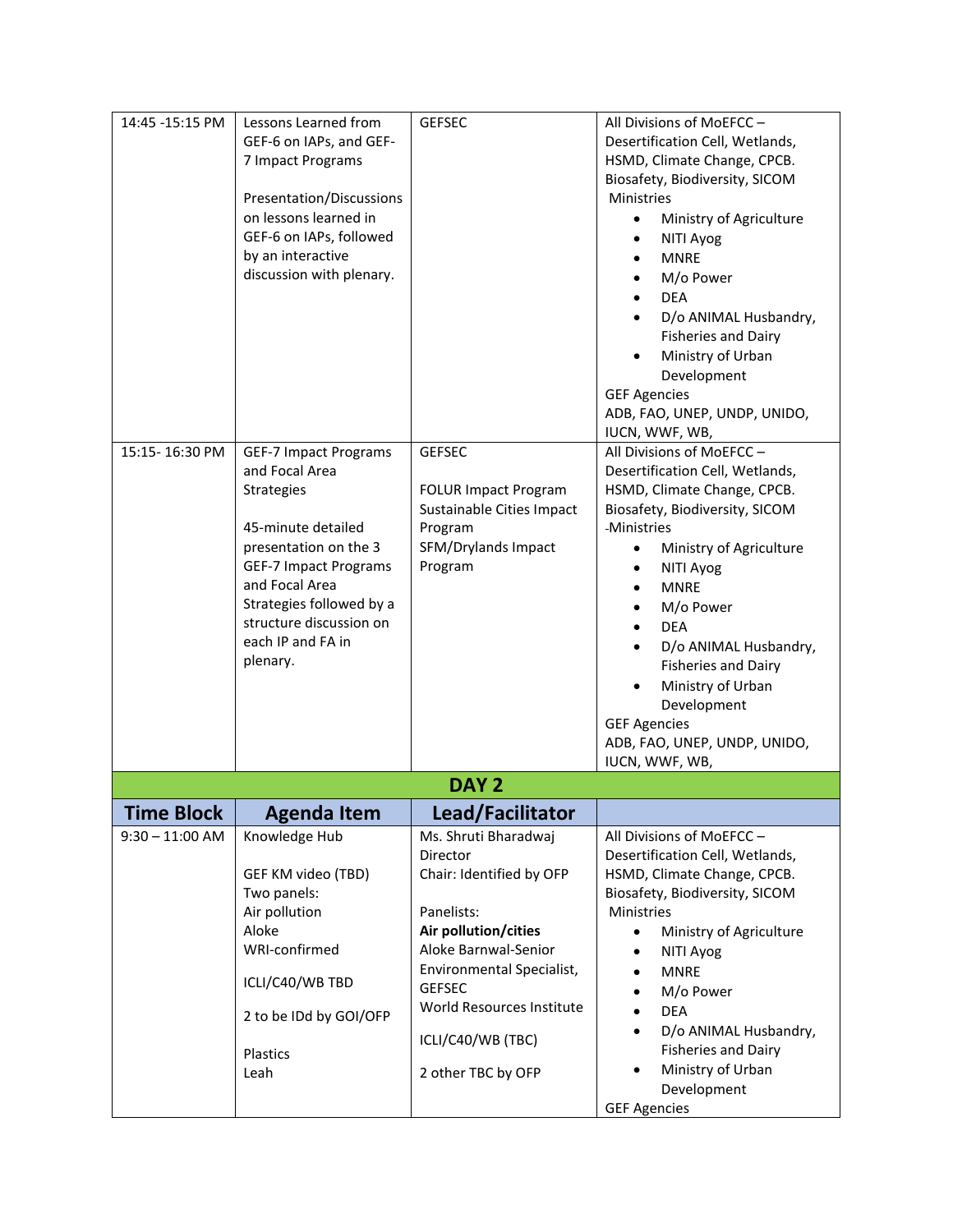|                | TBD (Ellen McCarther<br>Foundation)<br>2 to be IDd by GOI/OFP                                                                                                                                                                                                  | <b>Plastics</b><br>Leah Karrer- Senior<br>Environmental Specialist,<br><b>GEFSEC</b><br>3 others TBC | ADB, FAO, UNEP, UNDP, UNIDO,<br>IUCN, WWF, WB,                                                                                                                                                                                                                                                                                                                                                                                                                                        |
|----------------|----------------------------------------------------------------------------------------------------------------------------------------------------------------------------------------------------------------------------------------------------------------|------------------------------------------------------------------------------------------------------|---------------------------------------------------------------------------------------------------------------------------------------------------------------------------------------------------------------------------------------------------------------------------------------------------------------------------------------------------------------------------------------------------------------------------------------------------------------------------------------|
| 11:00-11:15 AM | Tea                                                                                                                                                                                                                                                            |                                                                                                      |                                                                                                                                                                                                                                                                                                                                                                                                                                                                                       |
| 11.15-12:45 AM | Review of GEF-5-6<br>Projects and Lessons<br>Learned.<br>4-6 projects highlighting<br>what has worked, what<br>has not worked, and<br>what can serve a<br>baseline for building a<br>strong GEF-7 portfolio of<br>projects and programs<br>on.                 | <b>Climate Change Division</b>                                                                       | <b>State Governments</b><br><b>GEF PMU Teams</b><br>All Divisions of MoEFCC-<br>Desertification Cell, Wetlands,<br>HSMD, Climate Change, CPCB.<br>Biosafety, Biodiversity, SICOM<br><b>Ministries</b><br>Ministry of Agriculture<br>$\bullet$<br>NITI Ayog<br>$\bullet$<br><b>MNRE</b><br>M/o Power<br><b>DEA</b><br>D/o ANIMAL Husbandry,<br><b>Fisheries and Dairy</b><br>Ministry of Urban<br>Development<br><b>GEF Agencies</b><br>ADB, FAO, UNEP, UNDP, UNIDO,<br>IUCN, WWF, WB, |
| 12:45-2:00 PM  | <b>Breakout Groups on</b><br>GEF-7 Topics/Sectors<br>(can be Impact Programs<br>and or Focal Area driven)<br>5 breakout groups held<br>in parallel on GEF-7 on<br>IAP and cross-sectoral<br>for Government<br>agencies, and also follow<br>the GEF2020 Vision. | <b>GEFSEC and Country Leads</b><br>for each breakout group                                           | <b>State Governments</b><br><b>GEF PMU Teams</b><br>All Divisions of MoEFCC-<br>Desertification Cell, Wetlands,<br>HSMD, Climate Change, CPCB.<br>Biosafety, Biodiversity, SICOM<br>Ministries<br>Ministry of Agriculture<br>NITI Ayog<br><b>MNRE</b><br>M/o Power<br><b>DEA</b><br>D/o ANIMAL Husbandry,<br><b>Fisheries and Dairy</b><br>Ministry of Urban<br>Development                                                                                                           |
| 2:00 - 3:00 PM | <b>LUNCH</b>                                                                                                                                                                                                                                                   |                                                                                                      |                                                                                                                                                                                                                                                                                                                                                                                                                                                                                       |
| 3:00-4:00 PM   | Plenary Breakout Group<br><b>Readout and Discussion</b><br>Breakout group reports<br>to the plenary for<br>discussion and setting of<br>national priorities for<br>GEF-7 portfolio of                                                                          | Wildlife Division<br><b>OFP</b>                                                                      | <b>Ministries</b><br><b>State Governments</b><br>PMU<br><b>Project Teams</b><br><b>UN Agencies</b><br><b>Ministry Counterparts</b>                                                                                                                                                                                                                                                                                                                                                    |